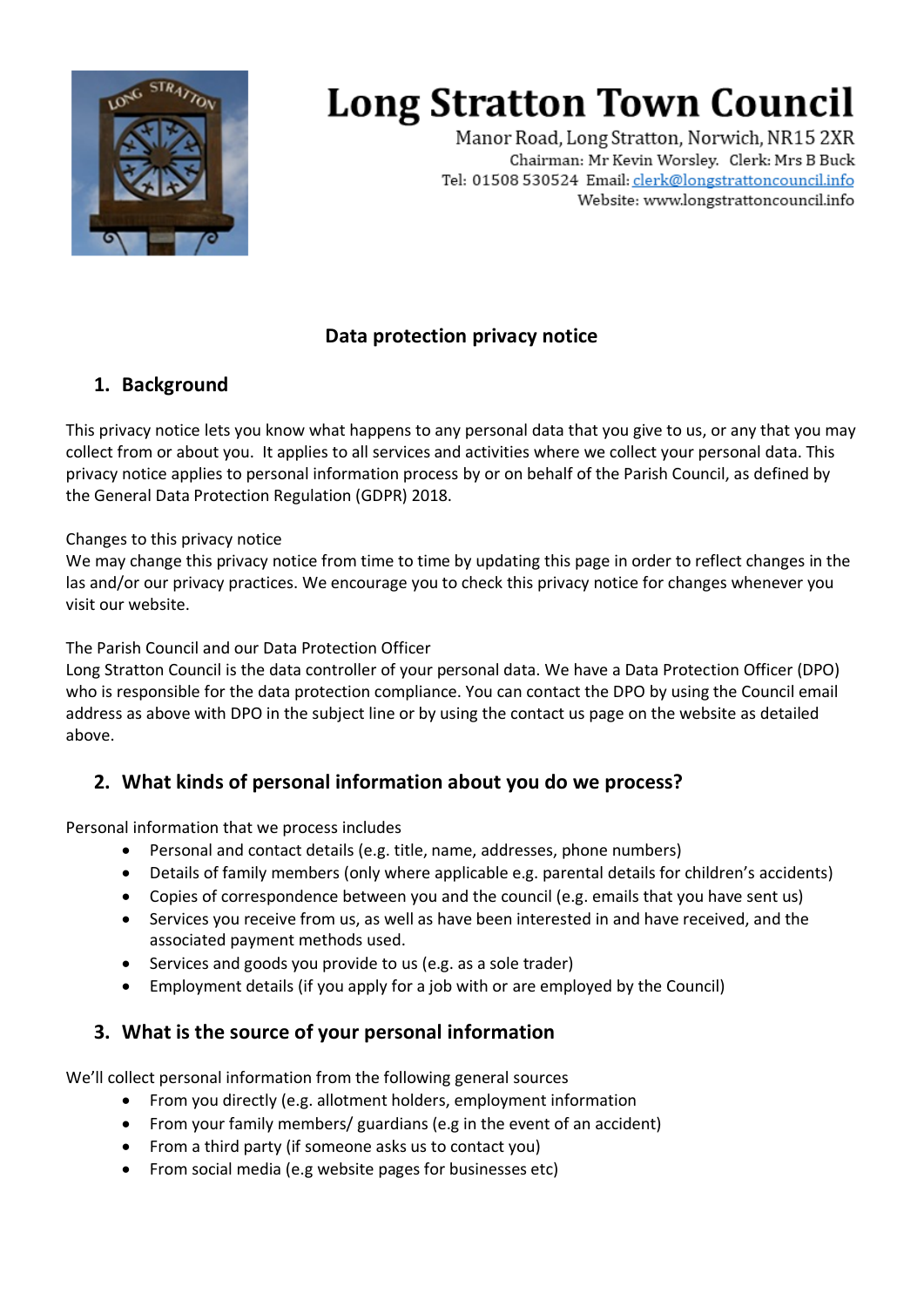

Manor Road, Long Stratton, Norwich, NR15 2XR Chairman: Mr Kevin Worsley. Clerk: Mrs B Buck Tel: 01508 530524 Email: clerk@longstrattoncouncil.info Website: www.longstrattoncouncil.info

#### **4. What do we use your personal data for?**

We use your personal data, including any of the personal data listed in section 2 above for the following purposes:

- To respond to a request for a service or manage services that we provide to you (or you provide for us, e.g. as a contractor
- To monitor and record our communications with you and our staff (see below)
- To comply with legal and regulatory obligations, requirements and guidance
- To assess job applications or to manage existing staff employment
- To proves applications for grants, or to become a Councillor
- To carry out our public duties and tasks

We will never use your personal information for purposes other than those for which it was provided or obtained without first obtaining your consent.

### **5. What are the legal grounds for our processing of your personal information (including when we share it with others)?**

We rely on the following legal base to use your personal data:

- Where it is needed to provide you with services, such as processing requests for information or services that you make to the Council, or providing services to you, and at all stages and activities relevant to managing services provided to you.
- To comply with our legal obligations
- For a public task, such as performing a task in the public interest or for our official functions, where the task or function has a clear basis in law.
- With your consent, such as when you have given us clear consent to process your data for a specific purpose.

### **6. When do we share your personal information with other organisations?**

We may share information with the following third parties for the purposes listed above:

- Government and regulatory bodies, e.gg the District or County Councils
- Other organisation and businesses who provide services to us such as back-up and email hosting providers, IT software and maintenance providers, document storage providers and suppliers of other back office functions.
- Our bank (e.g. for making payments to you)
- Our auditors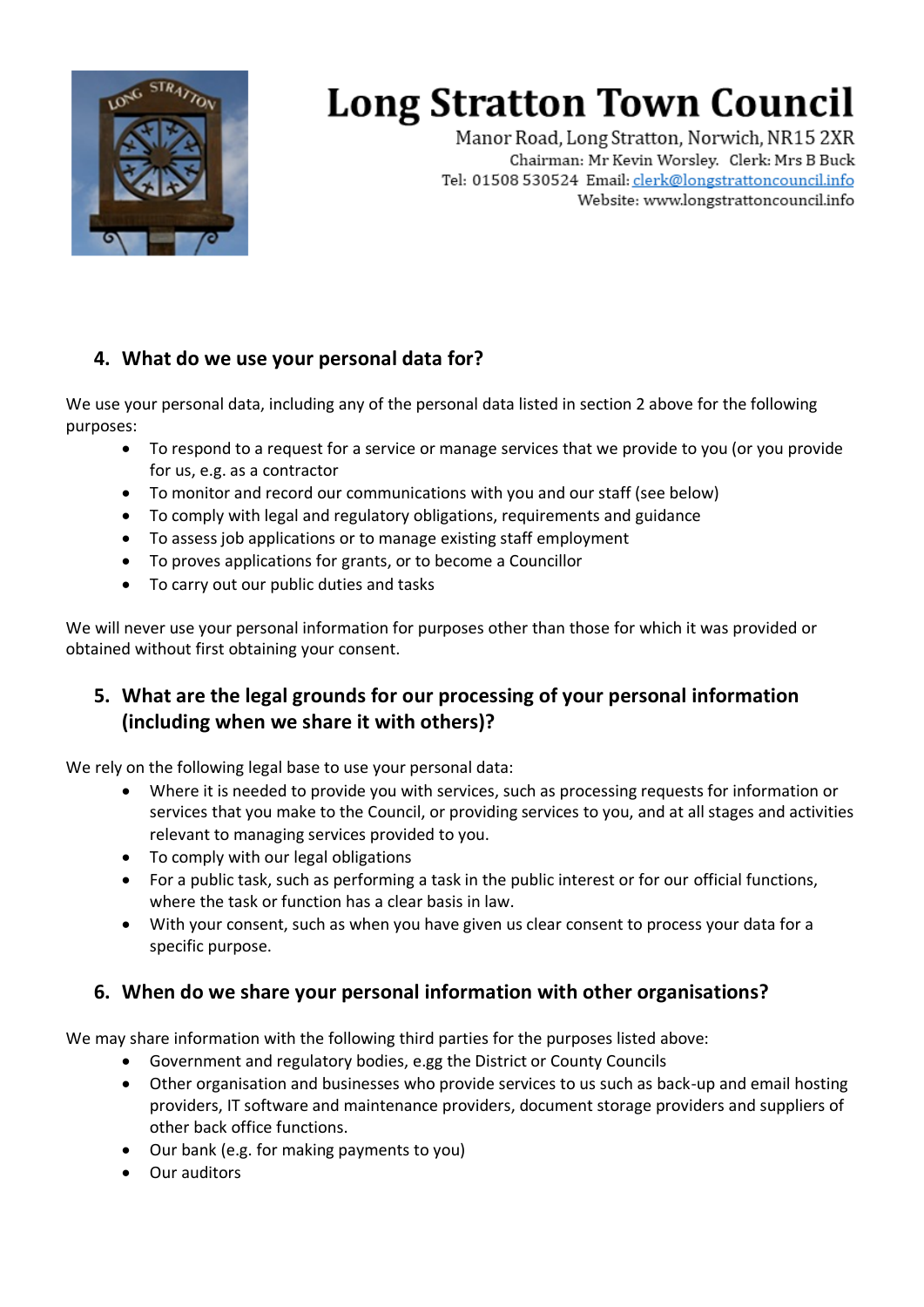

Manor Road, Long Stratton, Norwich, NR15 2XR Chairman: Mr Kevin Worsley. Clerk: Mrs B Buck Tel: 01508 530524 Email: clerk@longstrattoncouncil.info Website: www.longstrattoncouncil.info

#### **7. How and when can you withdraw your consent**

Where we rely on your consent to process personal data, you can withdraw this at any time by contacting us using the details at the top of this notice or via the website.

#### **8. Is your personal information transferred outside the UK or the EEA?**

We are based in the UK but sometimes your personal information may be transferred outside the European Economic Area. If we do so we'll make sure that suitable safeguards are in place, for example by using approved contractual agreements, unless certain exceptions apply.

#### **9. What should you do if your personal information changes?**

You should tell us so that we can update our record using the contact details above or via our website. We will then update your records if we can.

#### **10. For how long is your personal information retained by us?**

Unless we explain otherwise to you we will hold your personal information based on the following criteria:

- For as long as we are required to in line with legal and regulatory requirements or guidance
- For as long as we have reasonable needs, such as managing our relationship with you and managing our work
- For as long as provide services to you

You can refer to our Information Audit for further details on this.

### **11. What are your rights under data protection laws?**

Here is a list of the rights that all individuals have under data protections laws. They don't apply in all circumstances. If you wish to use any of them, we will explain at that time if they are appropriate or not.

- The right to be informed about the processing of your personal information
- The right to have your personal information corrected if it is inaccurate and to have incomplete personal information completed.
- The right to object to processing of your personal information
- The right to restrict processing of your personal information
- The right to have your personal information erased (the "right to be forgotten")
- The right to request access to your personal information and to obtain information about how we process it
- The right to move, copy or transfer your personal information ("data Portability")